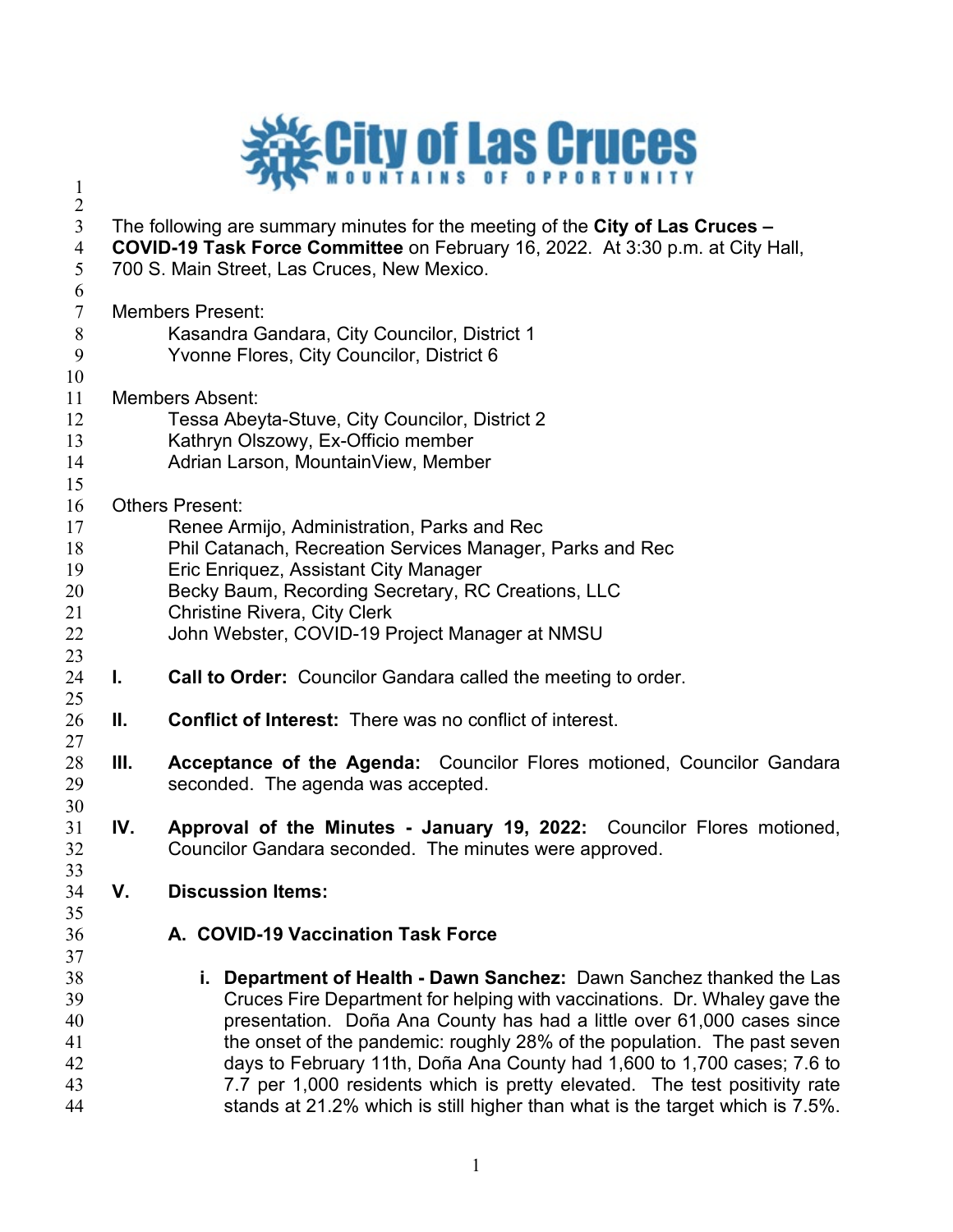The at home test kits are biasing the numbers upwards but a large indication 2 that there is still widespread community spread going on.

1 In terms of day to day case load, Doña Ana County is now averaging 175<br>5 The was also per day which is down from the peak of 700 a few weeks ago. new cases per day which is down from the peak of 700 a few weeks ago. Omicron is waning; shot up in middle of December, was flat for a week, and 7 is now starting to fall. The infection rate is now at 0.5 which means it takes two positive people to infect one other person. The rate of transmission is on a trajectory of halving with each cycle of the virus.

- 11 A table was shown of all the cases which are sequenced and have been able to type; 1,900 Omicron cases. Of those cases, only one has died. It 13 is important to know that this is just among the cases which have been sequenced, not among all the cases. This does show that the Omicron variant is not as lethal as the Delta variant. The variants detected is mostly Omicron since December; bad that it is more transmissible but good that it **is less severe.**
- The vaccination progress is doing very well. Doña Ana County has over 95% of population 18 and over have at least one shot; 82% have had either both shots or complete dose in the case of Johnson and Johnson vaccine. Children five to 17 are at roughly 55% of having at least one shot; 43.5% have had the complete dose. Over the past week or two the numbers for kids have plateaued; the outreach may need to be increased.
- Breakthrough cases over the last month were roughly 18% of the entire caseload statewide; fully vaccinated and with a booster. A little less than a 28 third of the cases were among people who had a completed vaccine. Half of the cases statewide were among those unvaccinated. Deaths of breakthrough cases were 9% among those with a booster. Two-thirds of the deaths were among those unvaccinated; risk of death is twice as high as those who are vaccinated.
- Hospitalization rate information is lagged from receiving the necessary information. However there is a decline showing at the moment. Dr. Whaley recommended caution against looking at the dramatic slope the last couple weeks as a lot of the decrease is from incomplete data. Once the data is in there should show a slight decline. Nearly half of the breakthrough cases are coming from Pfizer; more people have had the Pfizer than the other vaccines which will bias the numbers up. When they control for that bias, it is closer to the same between Pfizer and Johnson and Johnson vaccines.
- The percentage of new hospitalization by age group is relatively consistent. There was an increase in 35 to 64 year olds with Omicron but it has now switched back to more elderly. The age of mortality for Doña Ana County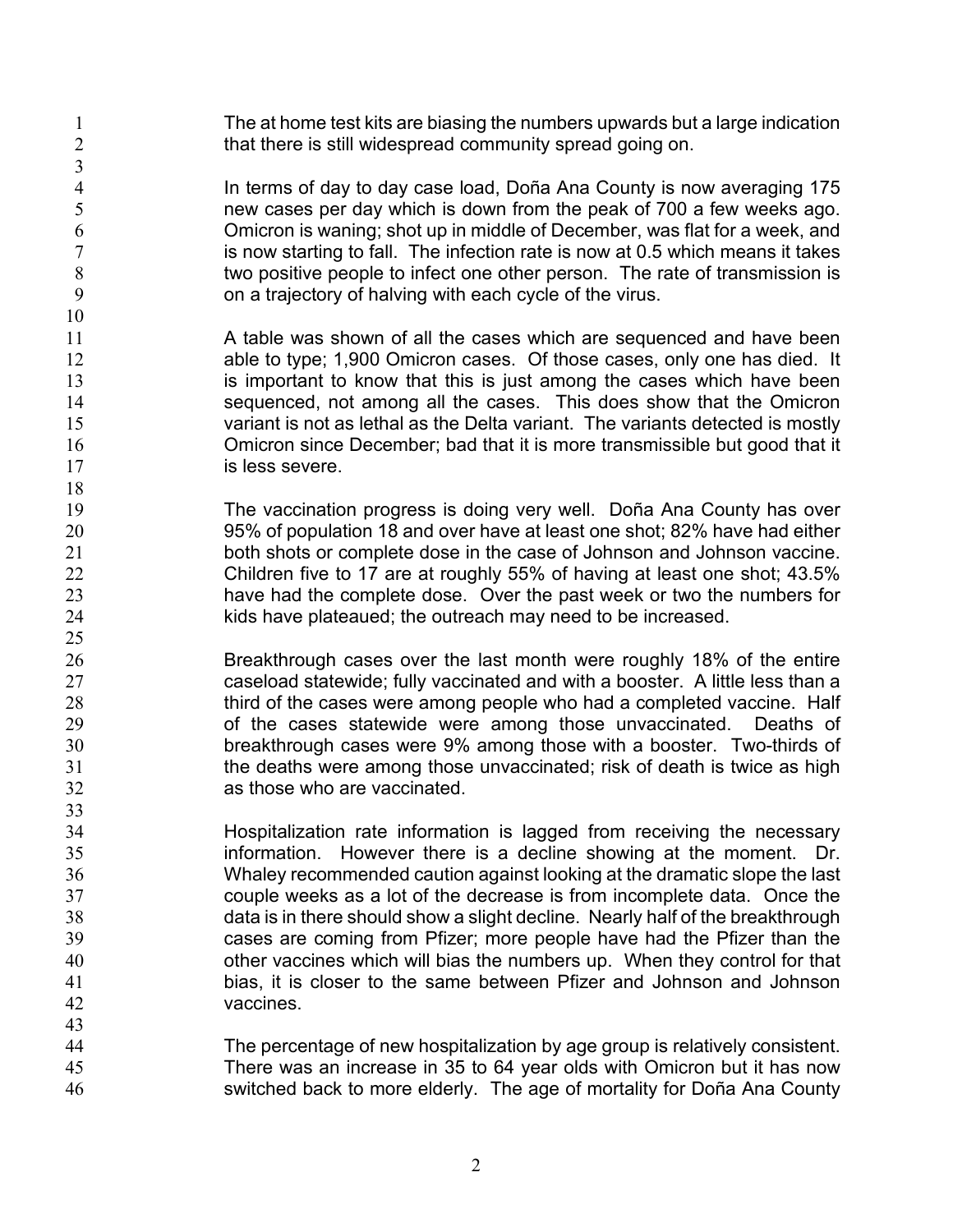is they have lost 271 people per 100,000 persons; there is control for population but not population density. Doña Ana County is denser in terms of people which means more infections.

 The EUA Pfizer pulled back the approval for the six months to four year olds; delayed until April. There was nothing in relation to the safety of the vaccine but rather the number of doses. They are working with pediatricians and primary care providers to be ready for that population once the vaccine is approved. There has been updated guidance in regarding spread to immunocompromised people 18 and over. The information can be found 11 on cv.nmvaccine website.

- Testing is still necessary and a link was provided to show places to test and find in home tests. There is a fifth monoclonal anti-body available; five different treatments, IV and oral. The triage floor is no longer there; person's interested use to need to have several different indicators in order 17 to qualify for the treatments but it has changed due to more supply. The ICAT testing is available with the FEMA group at the Field of Dreams, PCR and rapid test available. This will conclude on Monday February 21st. They are available from 8:00 am to 5:00 pm. Demand for testing has gone down 21 but is still a critical component. Ms. Sanchez reminded everyone to get vaccinated and tested as the need arises. The numbers will hopefully 23 continue on the downward trend. The current public health order mask mandate goes through March 4th.
- **ii. Office of Emergency Management - Stephen Lopez:** Stephen Lopez was unable to attend but sent his information to the Board previously. Distribution of at home COVID test kit continues to go well and people can find distribution sites online at findatestnm.org. Case counts are coming down almost as fast as they were going up. The seven day positivity rate has gone from 25% to 11% and will likely be within single digits again within the next week. The strain on hospitals are letting up though ICU bed occupancy remains too high. It will likely take a few more weeks to come down to the same level as general bed occupancy.
- With the decreasing case counts and positivity rates it's likely they will see **the removal of the indoor mask. Requirements will be known within three**  weeks. Mr. Lopez is urging the government leaders to start considering they are moving from a pandemic to an endemic phase which means that public health efforts will continue to be reduced as things become routine. There are now plenty of preventative options available for people to reduce chances to get seriously ill and there are four highly effective treatments for people that do contract COVID-19 to keep them from getting worse. Mr. Lopez is available throughout the day via e-mail for any questions.
	-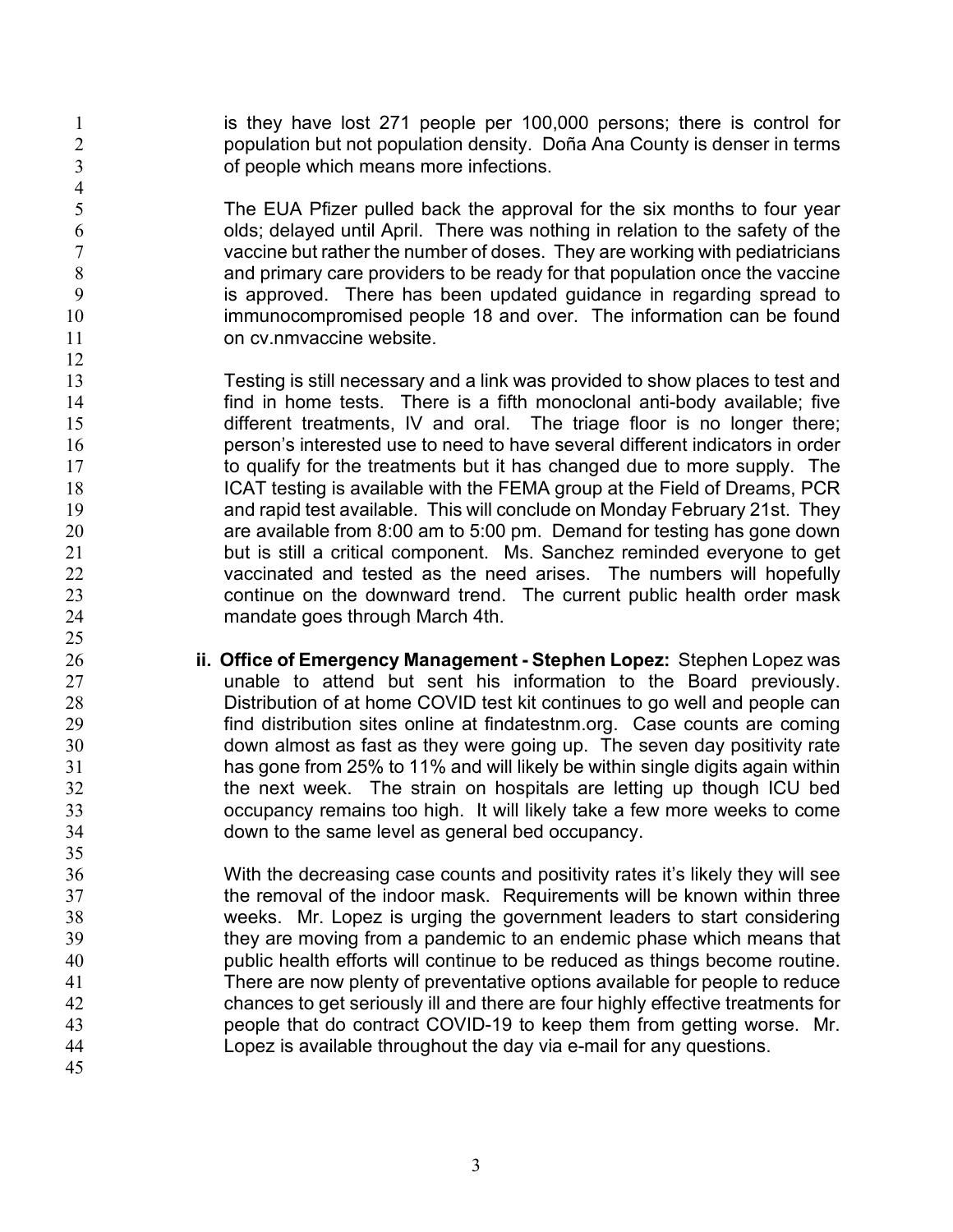Councilor Gandara asked if the treatments and where to find them can be found on the website. She also asked if any of them required a doctor referral. Ms. Sanchez stated they do require a physician's referral. The 4 listing of different treatments are available on the vaccine website as well as<br>5 who it's for. Councilor Gandara thanked Dr. Whaley for everything he's who it's for. Councilor Gandara thanked Dr. Whaley for everything he's done.

 **iii. City of Las Cruces Staff Update:** Eric Enriquez gave the presentation. The City continues with safe practices; getting N-95 masks out to staff, hand sanitizers, and other safety practices. The City has been helping with home 11 test kits. Scott Rodgers has kept a spreadsheet of what has been sent out and where. Testing kits are available at seven locations: Munson Center, Meersheidt, Papen, Sage, Benavidez, and East Side. Kits are also being distributed out of Transit. As of this afternoon 2,048 kits have been distributed with 5,000 kits on location spread between the seven sites. There is a process to drop ship additional kits at a site if needed; currently 17 they are fully stocked.

 Chief Smith stated that the Fire Department is winding down on the homebound vaccinations. The program did over 1,000 homebound individuals with their full vaccination and booster. It will be closed within the **next week or two.** Councilor Gandara thanked the Fire Department for everything they've done to do that as well as staff for distributing the kits.

- **iv. Community Messaging:** Mandy Guss stated that they have been sharing the availability of the test kits and answered several media requests related 27 to them. Information from the Department of Health is continually being shared. There were some media requests regarding the Field of Dreams event. Different testing and vaccination locations are also being shared to inform the public better. As the homebound program with the Fire Department wraps up they will put out a news release regarding that; remind those to get vaccinated if not. Councilor Gandara thanked Ms. Guss and her staff for getting the word out.
- **v. Discussion:** Mr. Webster gave an update for NMSU. They need to maintain less than 13% of population positivity rate; last week they were at 4.88%. 78 were reported while Doña Ana County was 1,599 minus the 78. Active cases are coming off the list as quick as they go on with the new five day isolation periods. There are nine active cases system wide throughout the state. Trend lines are going down as fast as those in Doña Ana County. Several different areas are closely monitored. There was a testing or vaccination mandate on October 1, 2021; from October to December 2021 the vaccinated individuals on campus had 1% positive case with a 5% of non-vaccinated individuals. Vaccinated individuals are not required to test so it is not based on the test themselves.
-